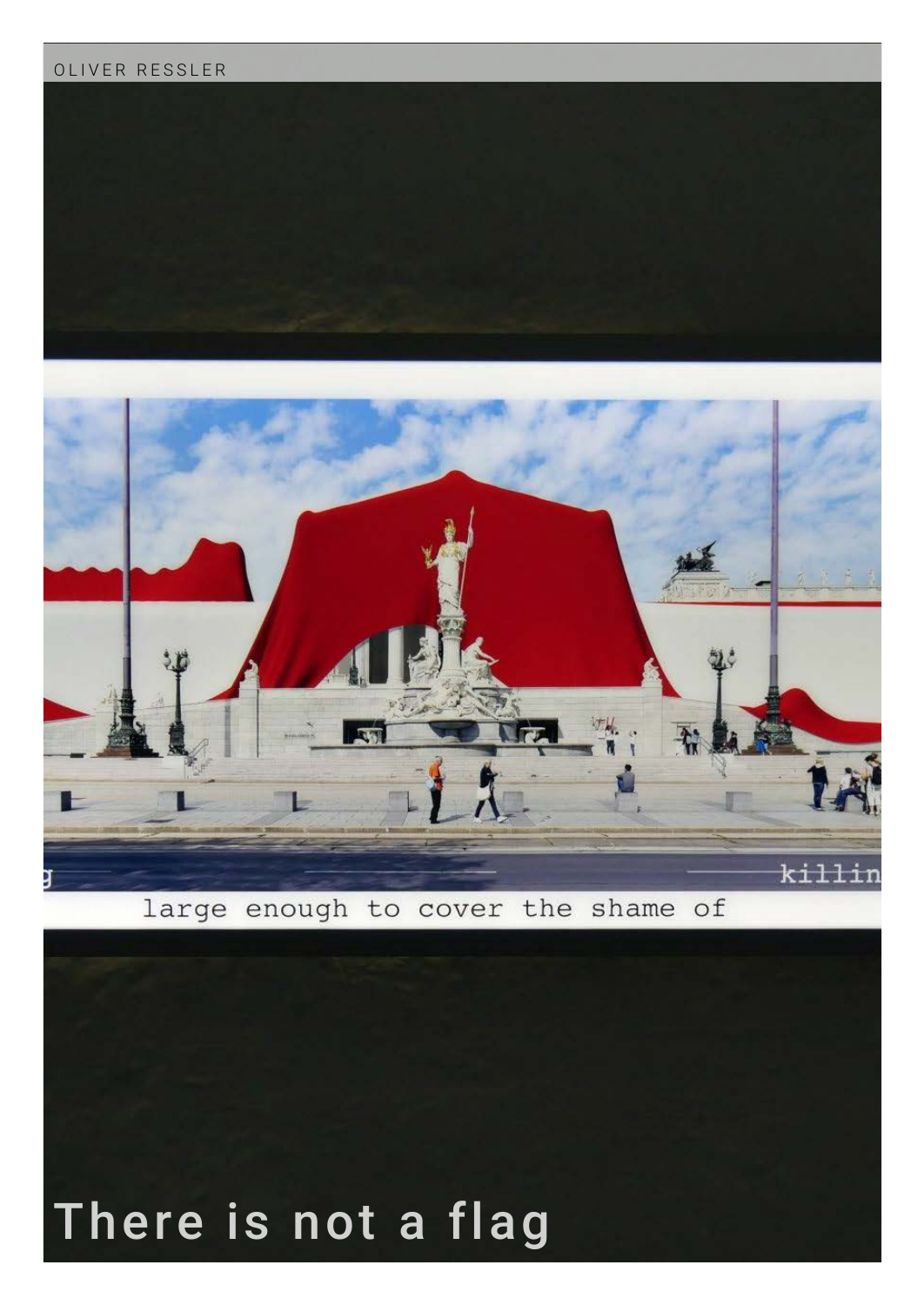## There is not a ag

Billboards / lightboxes / banners by Oliver Ressler

## 2013-2016

Each photograph shows a parliament, covered by a giant ag. A quote b y the US-American historian and political scientist Howard Zinn located at the lower picture margin reads: "There is not a ag lar ge enough to cover the shame of killing innocent people." This sentence, formulated 1986 as a reaction on the US-bombings of Tripolis, comes to our mind, given the fact of the huge refugee-tragedy taking place along the borders of the European Union. The politics of exclusion, implemented by the European Union and supported by the member states, is responsible for the death of thousands of refugees. The ag – until r ecently a symbol to give shelter for the weaker, is now a cloak for hostile human rights decisions cast in a legislative mold.



"There is not a ag". Installation view: "De-heimatiz e It", IV. Berliner Herbstsalon, Berlin, 2019 (photo courtesy: Maxim Gorki Theater)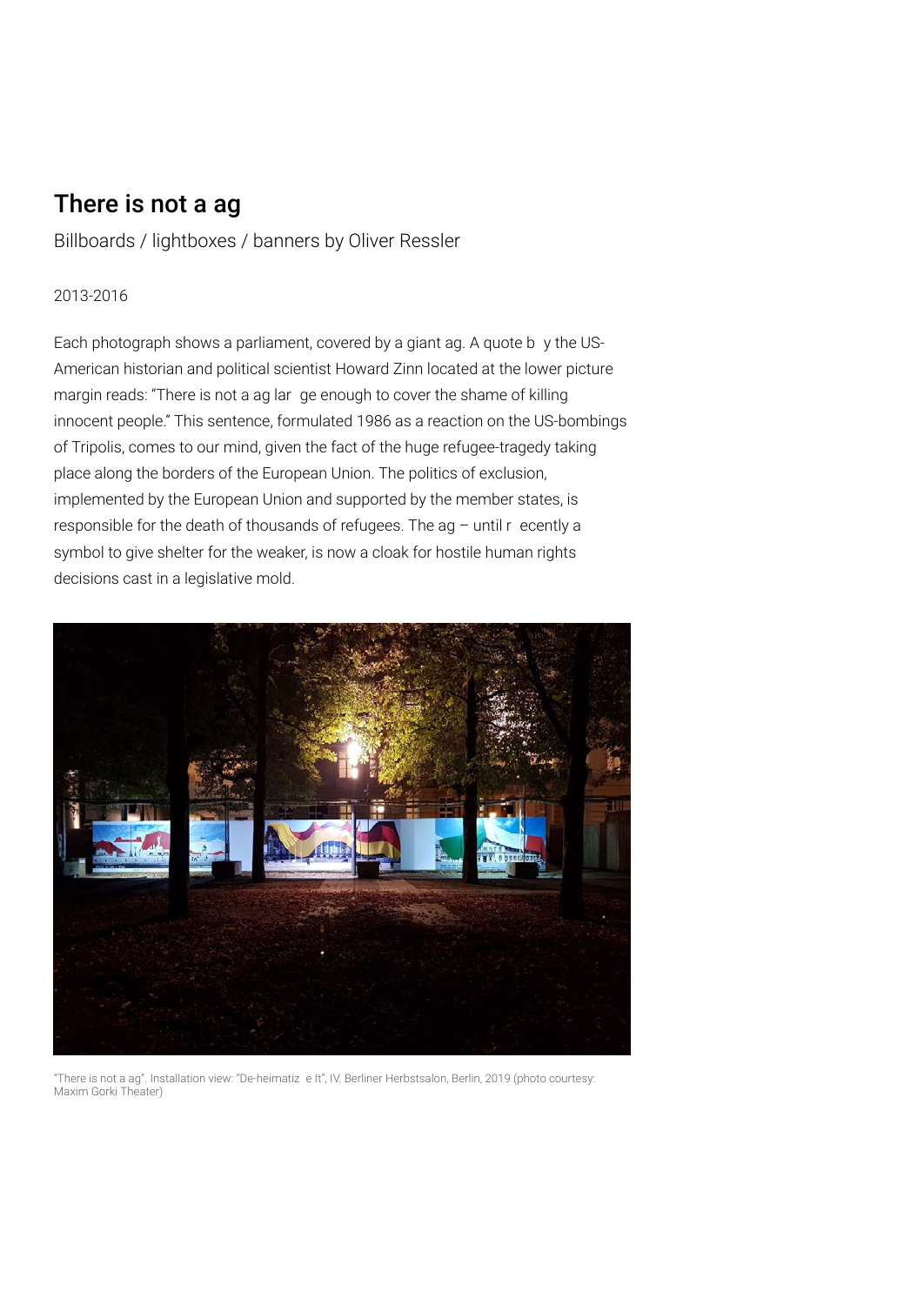

"There is not a ag". Installation view: "F ear of the Unknown", Kunsthalle Bratislava, Bratislava, 2016 (photo courtesy: Kunsthalle Bratislava)



"There is not a ag" (Slo vak parliament), billboard, Bratislava, 2016. In the framework of "Fear of the Unknown", Kunsthalle Bratislava, 2016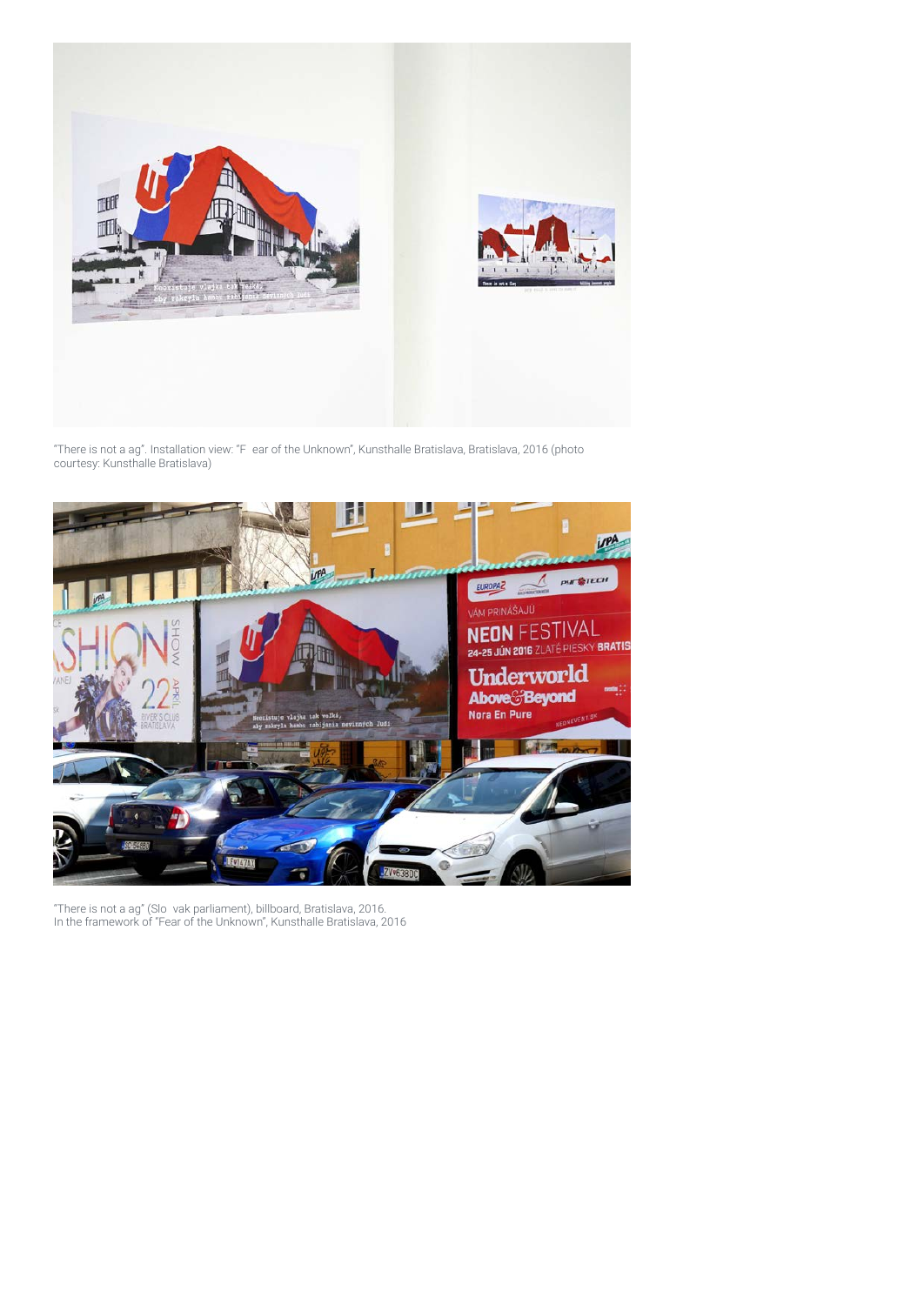

"There is not a ag" (Slo vak parliament), billboard, Bratislava, 2016. In the framework of "Fear of the Unknown", Kunsthalle Bratislava, 2016



"There is not a ag" (Slo vak parliament), billboard, Bratislava, 2016. In the framework of "Fear of the Unknown", Kunsthalle Bratislava, 2016 (photo: Lenka Kukurova)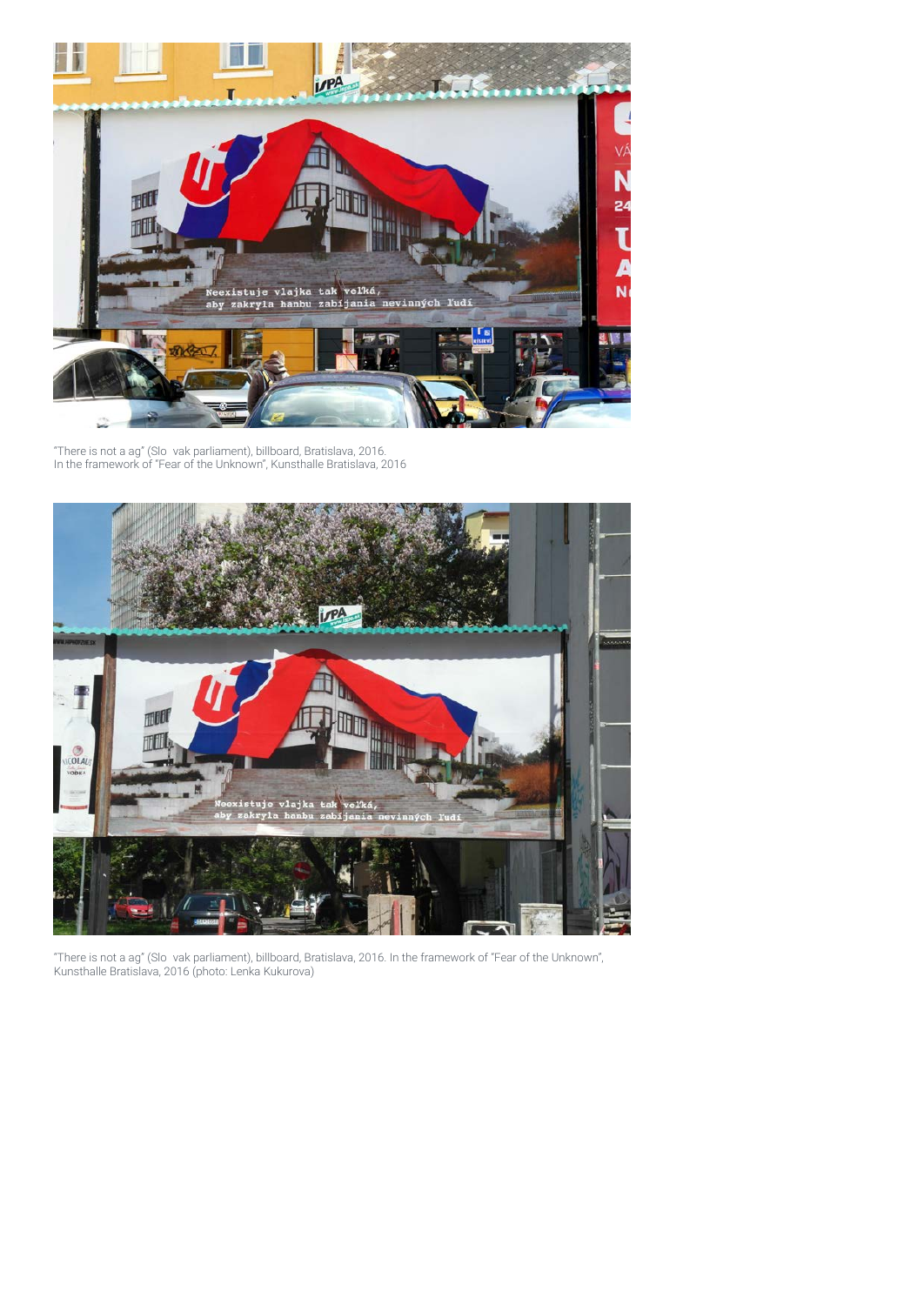

"There is not a ag" (A ustrian parliament). Billboard in the framework of: Chto Delat, "Face to Face with the Monument", Into the City/Wiener Festwochen, Vienna, 2014



"There is not a ag" (A ustrian parliament). Billboard in the framework of: Chto Delat, "Face to Face with the Monument", Into the City/Wiener Festwochen, Vienna, 2014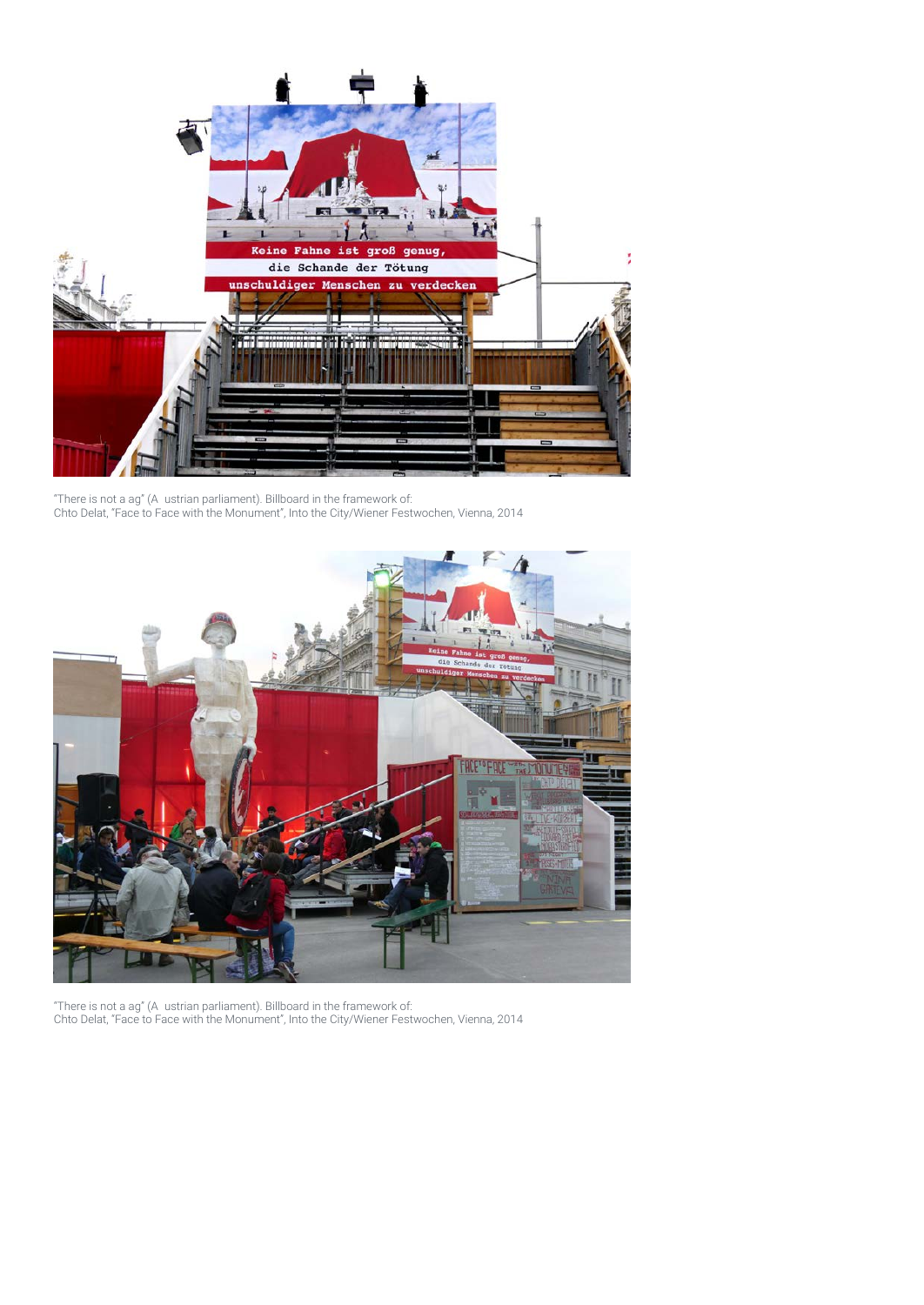

"There is not a ag" (German Bundestag), banner , 900 x 340 cm, 2015. Installation view: MOCAK Museum of Contemporary Art, Krakow, 2016 (photo: Rafał Sosin)



"There is not a ag" (German Bundestag), banner , 900 x 340 cm, 2015. Installation view: "Utopian Pulse – Flares in the Darkroom", Württembergischer Kunstverein, Stuttgart, 2015